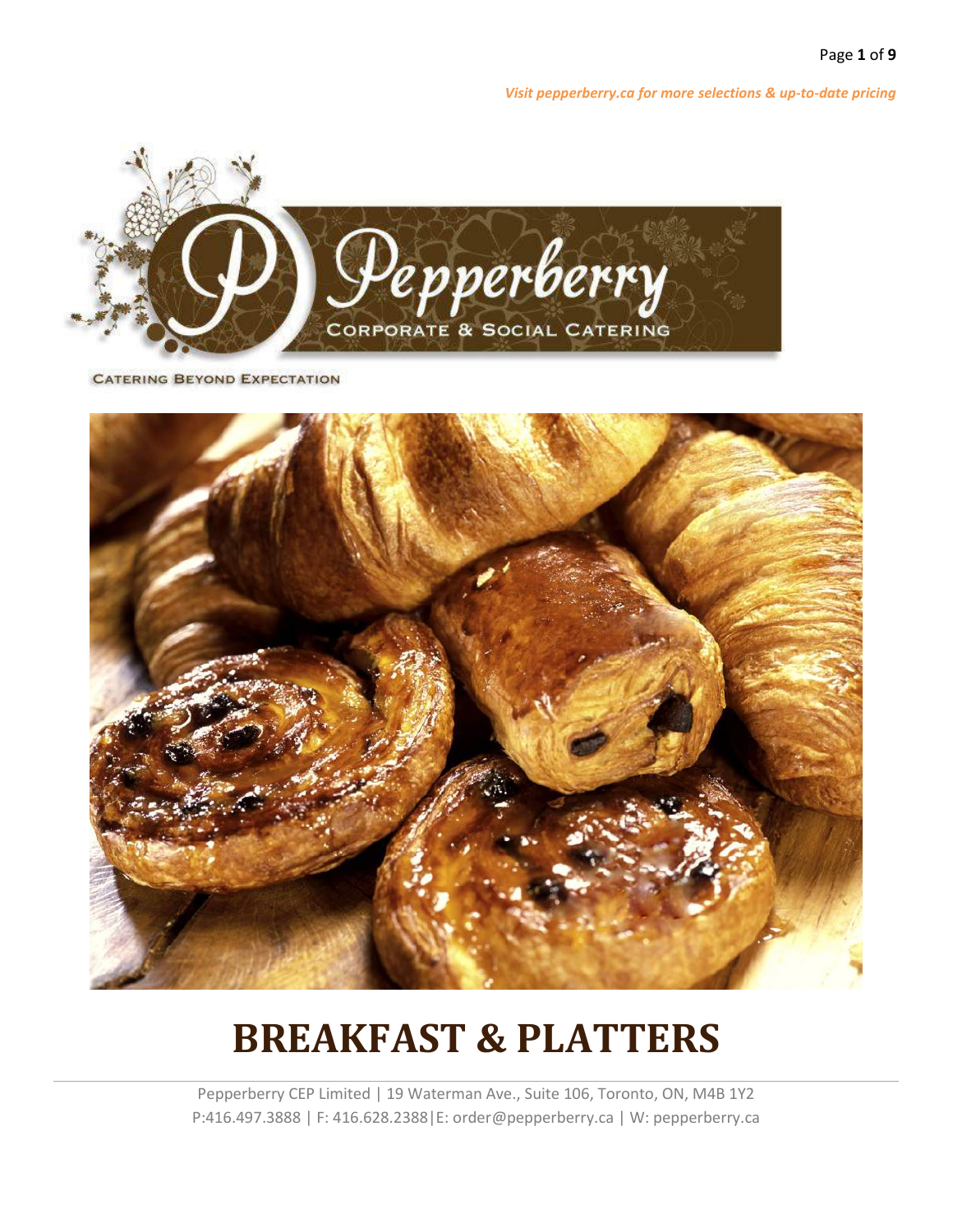**Special Notes:**

**\* Breakfast orders for the next day must be received no later than 3 PM to ensure availability.**

**\* Special Order Gluten-Free & Vegan options are available & maybe subject to additional charges.**

# **Breakfast Platters**

### **Assorted Granola Bars/Breakfast Bars \$2.95 PP (min 6) - 2 bars per person**

# **Assorted Scones Platter**

Assorted scones with butter and jams. **\$5.95 PP (min 6) - 2 pieces per person**

## **Bagels & Cream Cheese Platter**

Assorted sliced bagels with butter, jams, regular and flavoured cream cheese, one full bagel per person cut in half. **\$2.95 per person (min 6)**

### **Breakfast Croissants**

Fresh baked croissants with your choice of fillings: Smoked Salmon & Cream Cheese; Black Forest Ham & Cheddar Cheese; Smoked Turkey & Swiss Cheese. **\$8.35 PP (min 6 per type)**

# **Breakfast Platter**

Fresh baked muffins, scones, croissants, bagels, Danishes, and fruit breads and coffee breads served with butter, jams and cream cheese.

**\$6.50 PP (min 6) - Approx. 3 pieces per person Small Platter - (serves 6-8) \$52 - Approx. 3 pieces per person**

# **Gluten-free Muffins**

Fresh baked. Ask about our full gluten-free menu. **\$6.25 PP (min 6) - 2 pieces per person Individual Pricing - \$7.25 PP**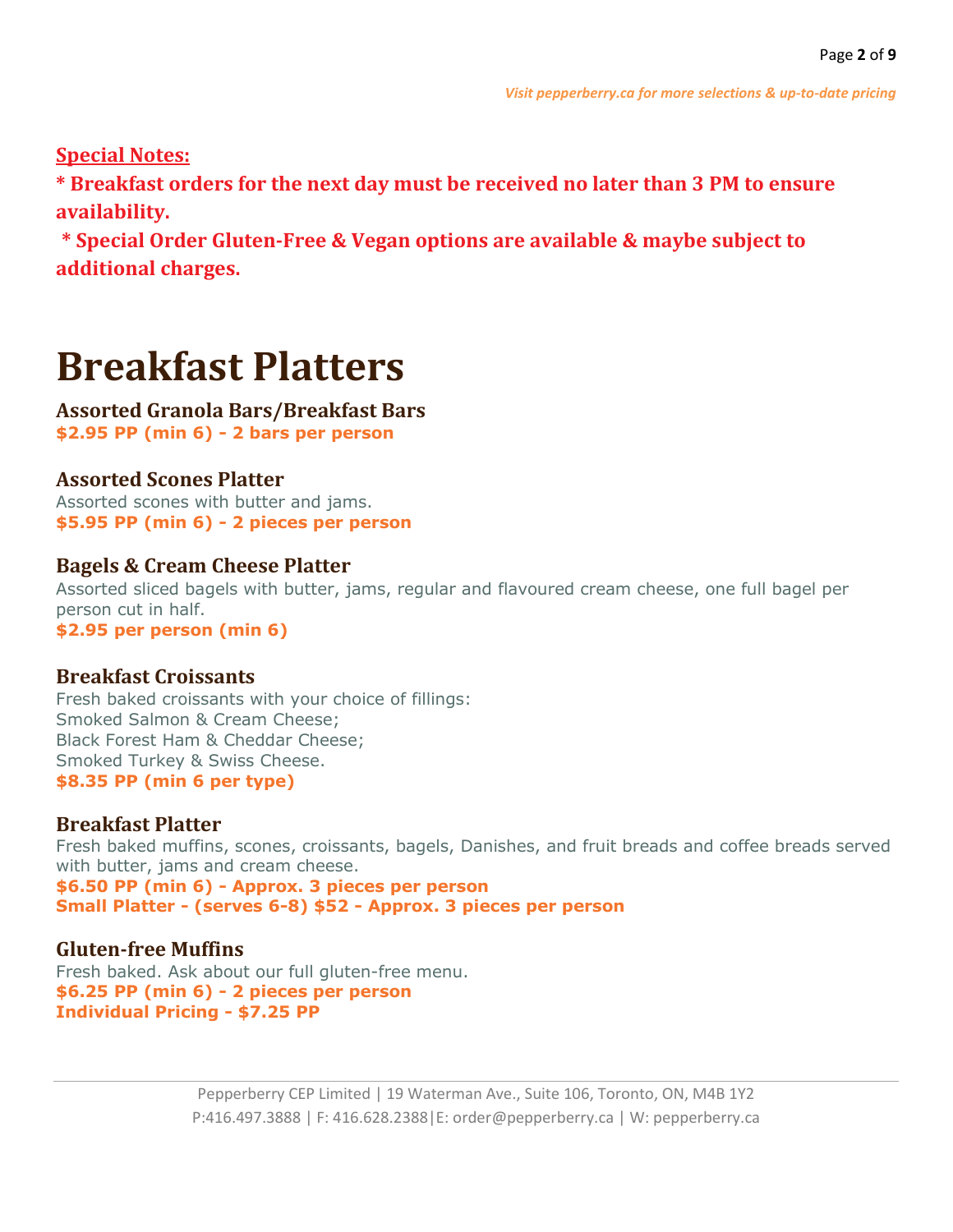### **Mini Bagels & Cream Cheese**

2 mini bagels per person. **Requires 48-hour notice \$5.45 PP (min 6)**

## **Muffins/Breakfast Danishes Platter**

Fresh baked assorted muffins and breakfast pastries **\$7.15 PP (min 6)**

**Pepperberry Lighter Side** Low fat muffins, tea biscuits, low fat breakfast breads, and granola bars. **\$7.15 PP (min 6)**

# **Savory Breakfast Platter**

An assortment of savory breakfast: Feta Cheese & Spinach; Leek & Parmesan Danishes; Plain Butter Croissants; Almond Croissants. **\$6.50 PP (min 6) - 2 pieces per person**

## **Regular Muffins**

Fresh baked assorted muffins. **\$5.25 PP (min 6) - 2 pieces per person**

# **Fruit & Platters**

### **Cheese Tray**

Selected imported & domestic cheeses served with grapes & dried fruit, assorted crackers, flatbreads, and twists.

**Small (serves up to 10) \$61.25 Medium (serves up to 18) \$91.25 Large (serves up to 25) \$117.65**

### **Fruit & Cheese Platter**

Selected imported & domestic cheeses, fresh seasonal fruit, grapes, and assorted crackers. **Small (serves up to 10) \$64.85 Medium (serves up to 18) \$85.25 Large (serves up to 25) \$117.65**

### **Fresh Fruit Platter**

Fresh seasonal fruits including, but not limited to: strawberries, red & green grapes, cantaloupe, kiwi, seedless watermelon, oranges, honeydew melon, pineapple, mango, & berries.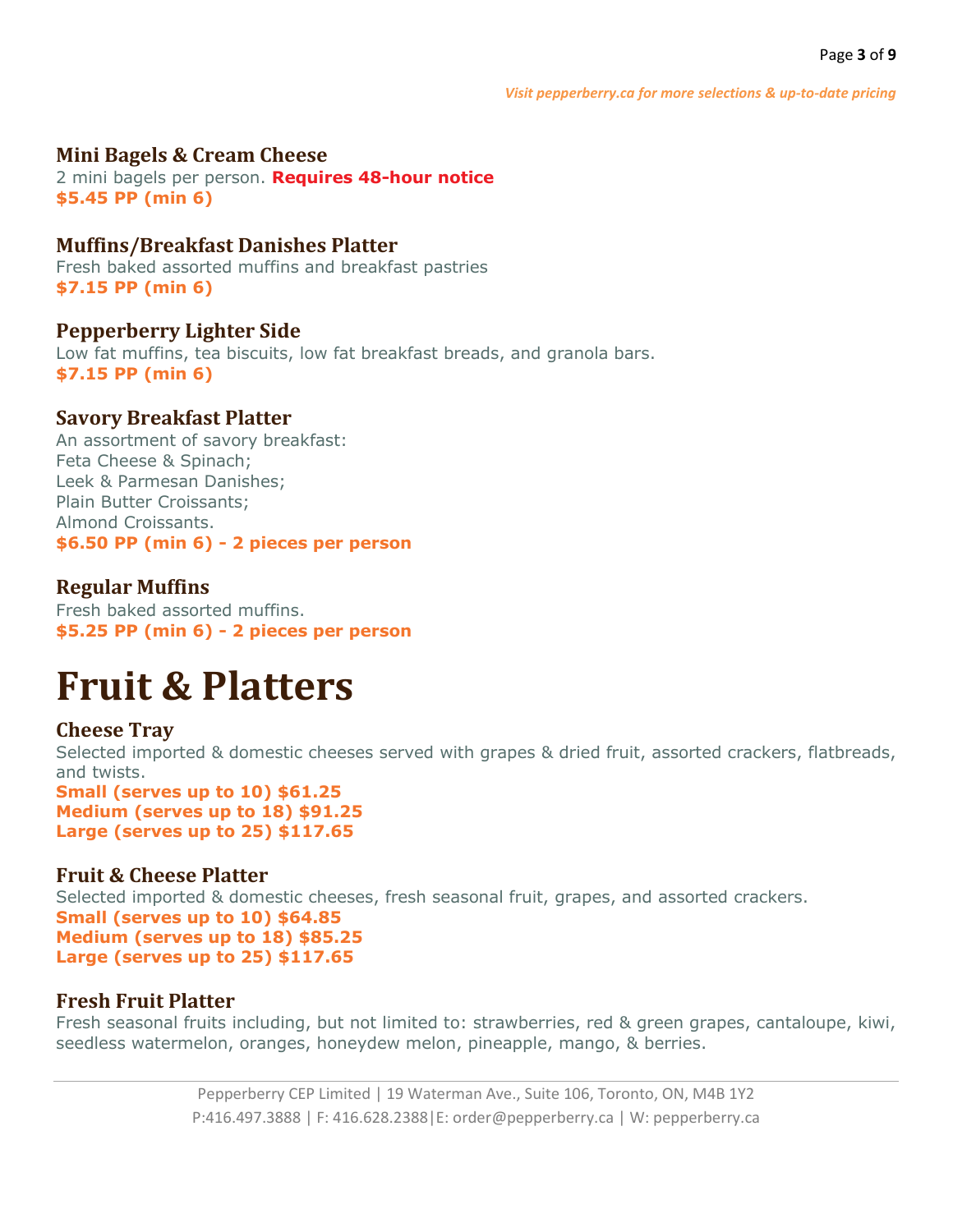#### **Small (serves up to 10) \$46.85 Medium (serves up to 18) \$70.35 Large (serves up to 25) \$92.95**

## **Fruit & Dip Platter**

Fresh seasonal fruits cut in cubes (for dipping) including, but not limited to: strawberries, red & green grapes, cantaloupe, kiwi, seedless watermelon, oranges, honeydew melon, pineapple, mango, & berries. Accompanied with fresh yogurt and chocolate dip.

**Small (serves up to 10) \$48 Medium (serves up to 18) \$76.85 Large (serves up to 25) \$98.95**

# **Fruit Salad**

Fresh seasonal fruit cubes including, but not limited to: strawberries, red & green grapes, cantaloupe, kiwi, seedless watermelon, oranges, honeydew melon, pineapple, mango, & berries. **\$5.45 PP (min 6)**

### **Fruit Skewers**

Fresh seasonal fruit skewers including, but not limited to: strawberries, red & green grapes, cantaloupe, kiwi, seedless watermelon, oranges, honeydew melon, pineapple, mango & berries. **\$4.75 2 skewers per person (min 12)**

### **Individual Fruit Salad Cups**

Fresh seasonal cubes of fruits including, but not limited to: strawberries, red & green grapes, cantaloupe, kiwi, seedless watermelon, oranges, honeydew melon, pineapple, mango, & berries. Served in individual cups.

**\$5.95 PP (min 6) - 12 oz per cup**

### **Smoked Salmon Platter**

Garnished with red onion, lemon, and capers and served with dark & light rye bread, and herb cream cheese.

**\$59 (serves up to 10)**

# **Whole Fruit Basket**

An assortment of seasonal whole fruit **\$2.95 PP**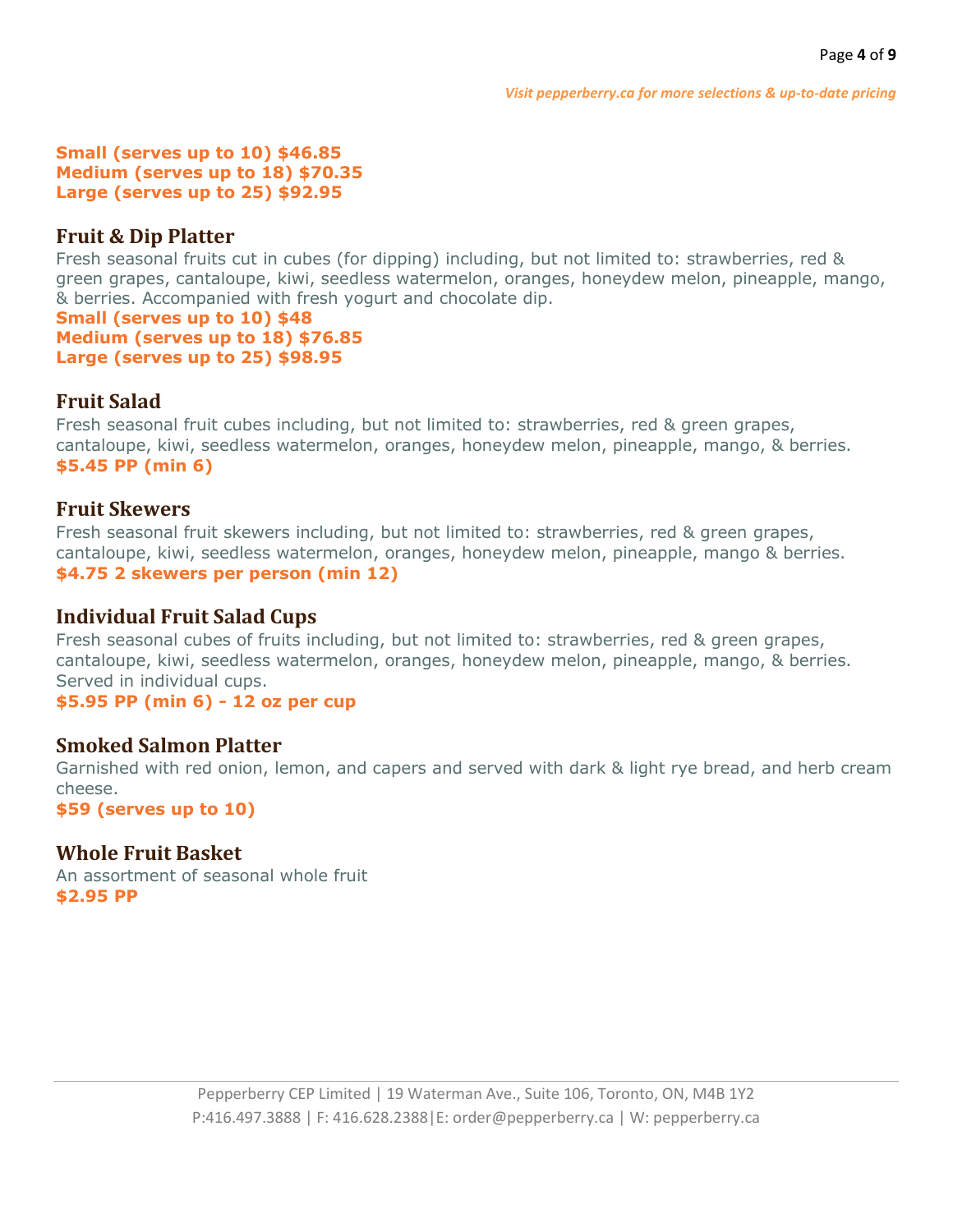# **Hot Breakfast**

# **Basic Hot Breakfast**

- Scrambled Eggs
- **Your Choice of:** Ham, Bacon or Sausage (2 pieces per person)
- Toast

**\$9.95 PP (min 10)**

**Breakfast Home Fries**

**\$3.95 PP (min 6)**

## **Breakfast Sausages**

2 pcs per person **\$4.75 PP (min 6)**

**Breakfast Scrambled Eggs \$4.75 PP (min 6)**

# **Breakfast Strata**

Individual breakfast strata, they are a gourmet pleaser. Your choice of: Bacon, Goat Cheese and Artichoke; Ham and Swiss Cheese; Spinach, Feta Cheese and Mushroom **\$10.00 PP (individually cut, multiples of 6)**

# **Crispy Bacon**

2 pcs per person **\$4.75 PP (min 6)**

# **French Toast Fingers**

An old classic with a new twist. Individual French toast fingers served with your choice of dips: Raspberry; Apple & Cinnamon; Maple Syrup **\$8.35 PP (min 8)**

# **Hot Breakfast Bagel OR English Muffin OR Roll**

Farm fresh Grade A scrambled eggs, Black Forest Ham, breakfast sausage OR crispy bacon topped with cheddar OR Swiss cheese **\$8.35 PP (min 6 per type)**

# **Hot Breakfast Wraps**

A selection of egg wraps made with Ontario's farm fresh Grade A eggs. Your choice of:

• The Canadian Wrap: maple syrup drizzled peameal bacon and cheddar cheese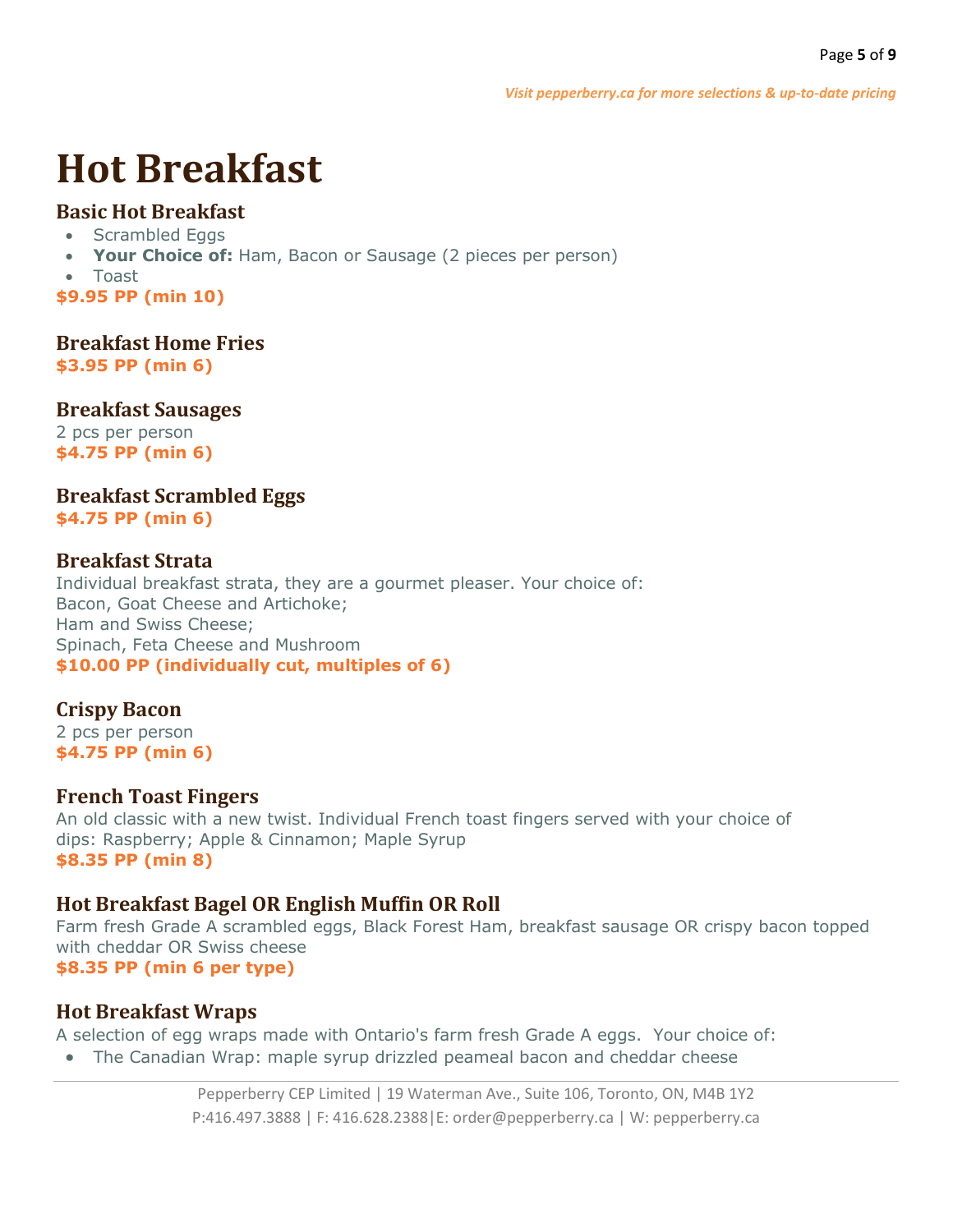- The Hawaiian Wrap: ham, cheddar and pineapple
- The Hearty Wrap: crispy bacon and Swiss cheese
- The Southwest Wrap: salsa, salami, & jalapeno cheese
- The Potato Wrap: hash brown potatoes, herbs, & mozzarella

### **\$10.25 PP (min 8 per type)**

# **Pancakes**

Served with syrup **\$3.95 PP (min 6)**

# **Stuffed French Toast**

Choose from a variety of flavours such as: Apples and Cinnamon; Raspberry and Cream Cheese; Cherry Jubilee; Or you can pick your favourite flavour and we will stuff it. Served with Canadian maple syrup. **\$9.00 PP (min 8)**

# **Traditional Breakfast**

2 farm fresh Grade A scrambled eggs, crispy bacon, peameal bacon, breakfast sausages, fresh baked breakfast pastries with choice of roasted potatoes OR pancakes.

### **\$19.25 PP (min 10)**

**Add \$1.50 PP for both Potatoes and Pancakes**

# **Ultimate Hot Breakfast**

2 farm fresh Grade A scrambled eggs, crispy bacon, breakfast sausage, Southwest home fries, seasonal fresh fruit salad, bagels, butter, jams, cream cheese. Includes freshly squeezed orange juice, hot freshly brewed coffee, herbal and specialty teas. **\$22.85 PP (min 12)**

# **Yogurt & Oatmeal**

# **Cereal Station with 2% Milk**

An assortment of individual servings of cereal accompanied with 2% milk. **\$4.85 PP (min 6)**

# **Hot Oatmeal Station**

Individual oatmeal cups with buffet of mixed berries, dried fruit & nuts, brown sugar & cinnamon. **\$7.85 PP (min 8)**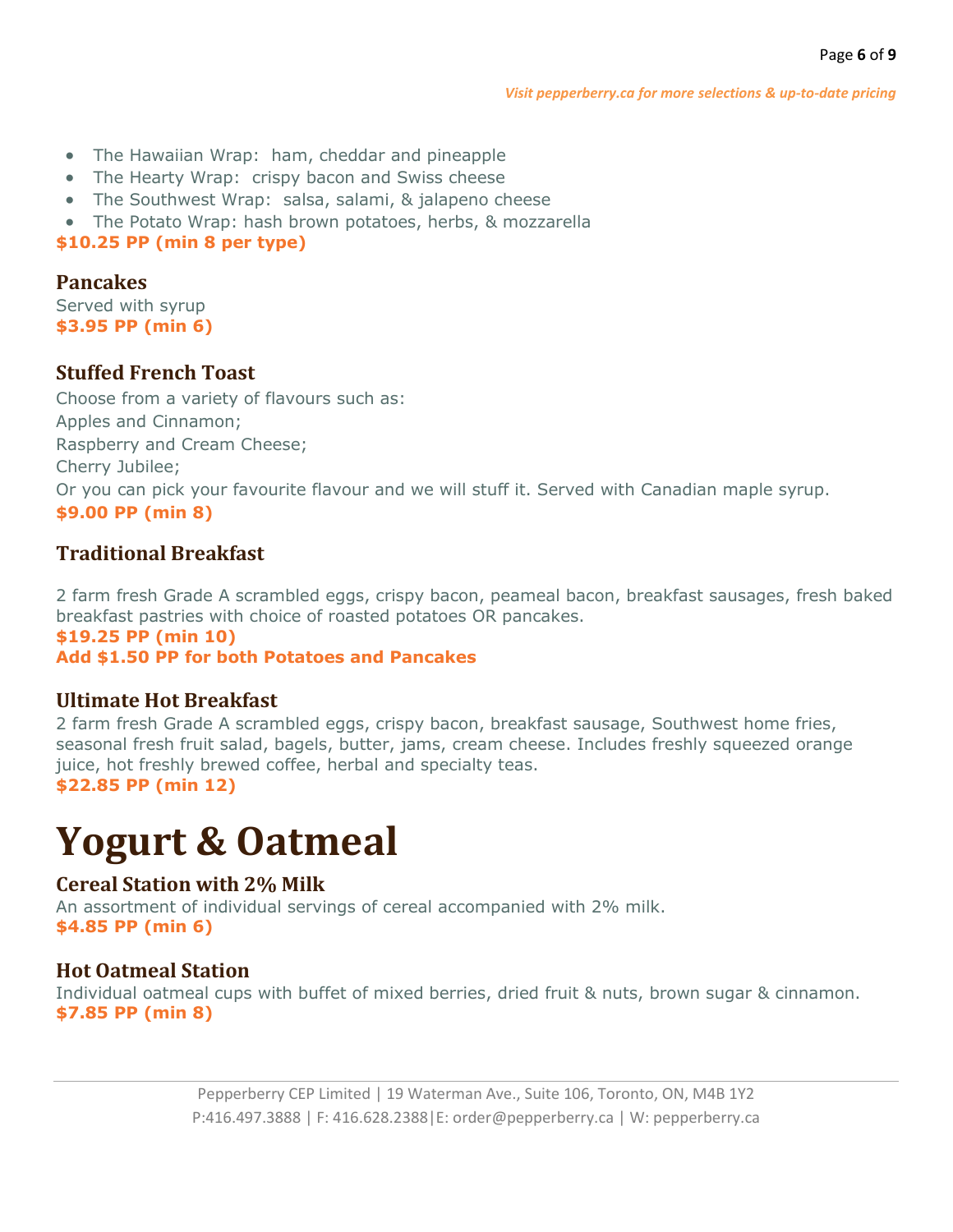# **Individual Yogurt Parfait**

Made to order: vanilla yogurt (approx. 1/2 cup pp), granola, seasonal fruits & berries **\$9.00 PP (min 6) -12 oz** Optional: Greek Yogurt (approx. 1/2 cup pp) **\$10.25 PP (min 6) -12 oz**

# **Yogurt**

Individual serving, regular OR low-fat yogurt. **\$2.25 PP (min 6)** Optional: Greek Yogurt **\$2.95 PP**

# **Yogurt Buffet**

Vanilla yogurt (approx. 1/2 cup pp), granola, seasonal fruits & berries **(serves 6-8) \$62.80 or \$7.85 PP (min 6 for individual pricing)** Optional: Greek Yogurt (approx. 1/2 cup pp) **(serves 6-8) \$72 or \$9.00 PP (min 6)**

# **Vegan Breakfast**

# **Special Notes:**

**\* Breakfast orders for the next day must be received no later than 3 PM to ensure availability.**

**\* These are only some of our vegan offering. Contact us for special requests.**

# **Vegan Breakfast Platter**

Assortment of muffins, corn bread, brownies, and cookies served with jams and margarine. **\$10.75 PP (min 6)**

# **Vegan Creamy Polenta**

Served with honey OR maple syrup **\$8.35 PP (min 6)**

# **Vegan Muffins**

**\$6.25 PP (min 6) - 2 pieces per person Individual Pricing - \$7.25 PP**

# **Vegan Egyptian Breakfast**

Sautéed fava beans, tomato, onions, cumin, parsley, and red pepper served with pita triangles **\$9.55 PP (min 6)**